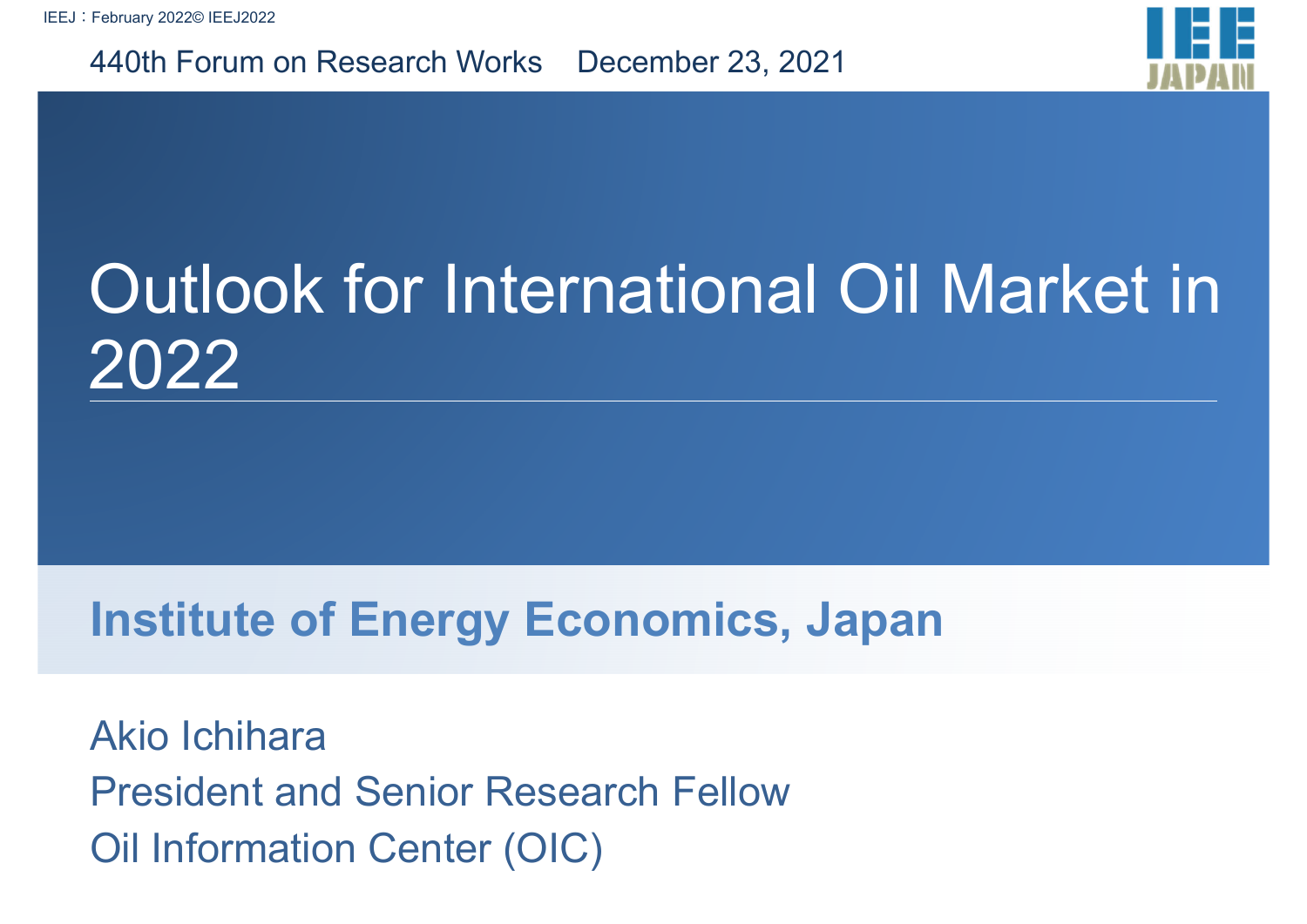#### Key Points of the Report



- $\checkmark$  Crude oil prices continued to rise in 2021 as crude oil demand growth amid an economic recovery from the COVID-19 crisis was coupled with production cuts by the OPEC-plus group of oil-producing countries and stagnant U.S. production to tighten the supply-demand balance. In the face of rising oil prices, such countries as the United States and Japan decided to release oil reserves. In late November, oil prices soared substantially as concern about the escalation of the COVID-19 pandemic grew due to increasing Omicron variant infections. In early December, the OPEC-plus group decided to retain its plan to increase oil production by 0.4 million b/d every month.
- $\checkmark$  Oil demand in 2022 is projected to increase by 4.3 million bpd or 4.4% from 2021 to 100.6 million b/d on the premise that the COVID-19 pandemic would not escalate so much. Oil supply is projected to rise by 5.1 million b/d or 5.4% to 100.7 million b/d on the premise that the OPEC-plus group will retain the gradual production expansion plan.
- $\checkmark$  The average Brent crude price in 2022 is projected at \$70/bbl. Great uncertainties include the escalation of the COVID-19 pandemic and the OPEC-plus group's resumption of production cuts. If oil demand stagnates due to the escalation, the average may fall by \$10/bbl from the projected level. If the supply-demand balance tightens due to the resumption of production cuts, the average may rise by \$10/bbl.
- $\checkmark$  As decarbonisation accelerates further, the oil industry is required to restructure business infrastructure while maintaining stable supply arrangements including those for gas stations during disasters and in depopulated areas.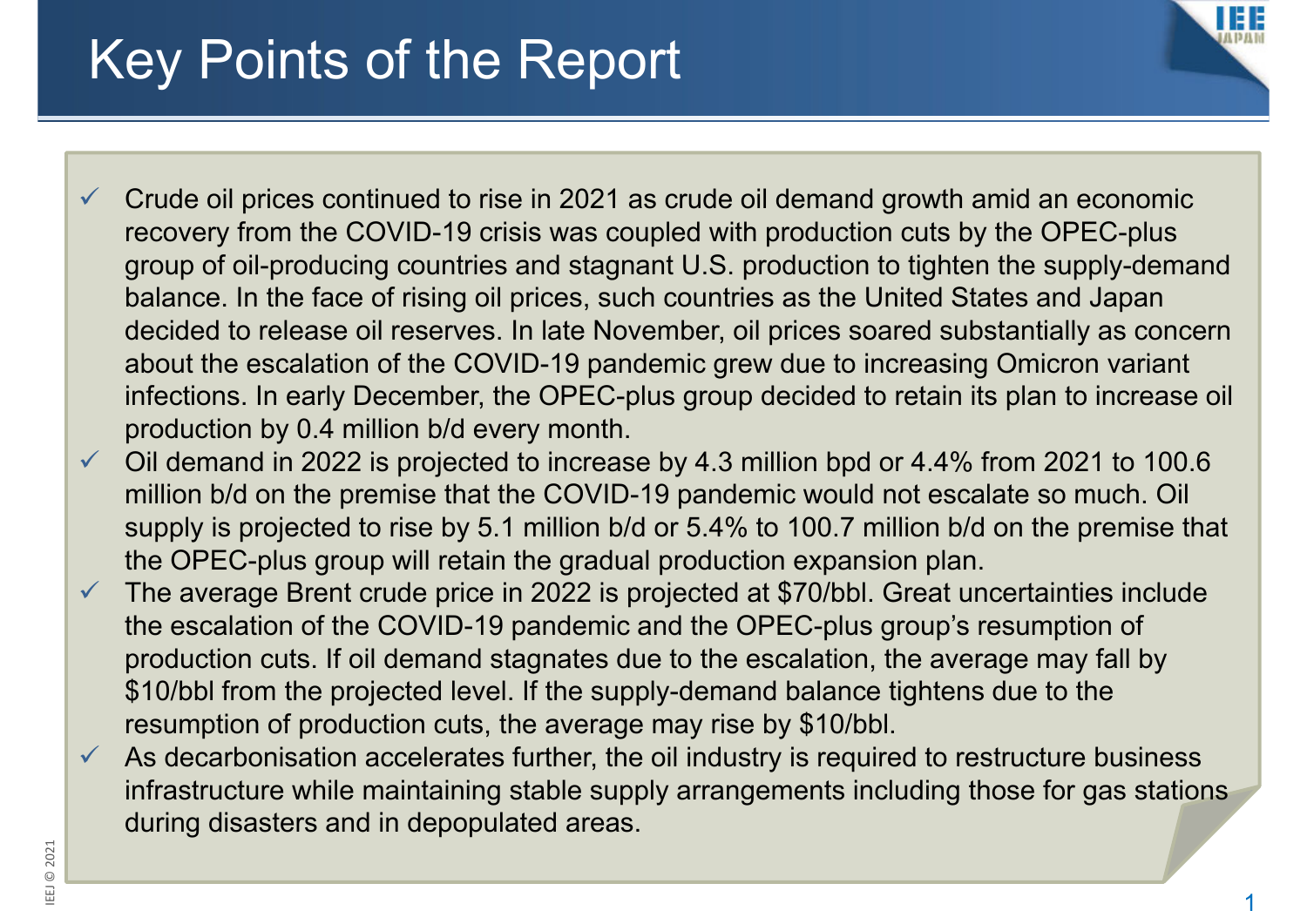### Crude Oil Market in 2021





#### Sources: IEA, CME, ICE, WHO

- $\bullet$  As the oil supply-demand balance tightened due to oil demand growth amid economic reopening, OPEC-plus production cuts and stagnant U.S. production, inventories declined, pushing up prices.
- $\bullet$ Crude oil price hikes pushed up other prices, becoming a matter of concern regarding a macroeconomic recovery.
- $\bullet$ The United States led decisions on unusual oil reserve releases in November.

 $\Xi$ 

© 2021

- $\bullet$  While the COVID-19 pandemic failed to calm down, crude oil prices declined rapidly on growing concern over spreading Omicron variant infections in late November 2021.
- $\bullet$  The OPEC-plus group decided to continue a gradual production expansion plan in January 2022 but is widely expected to halt the plan in 2022.

2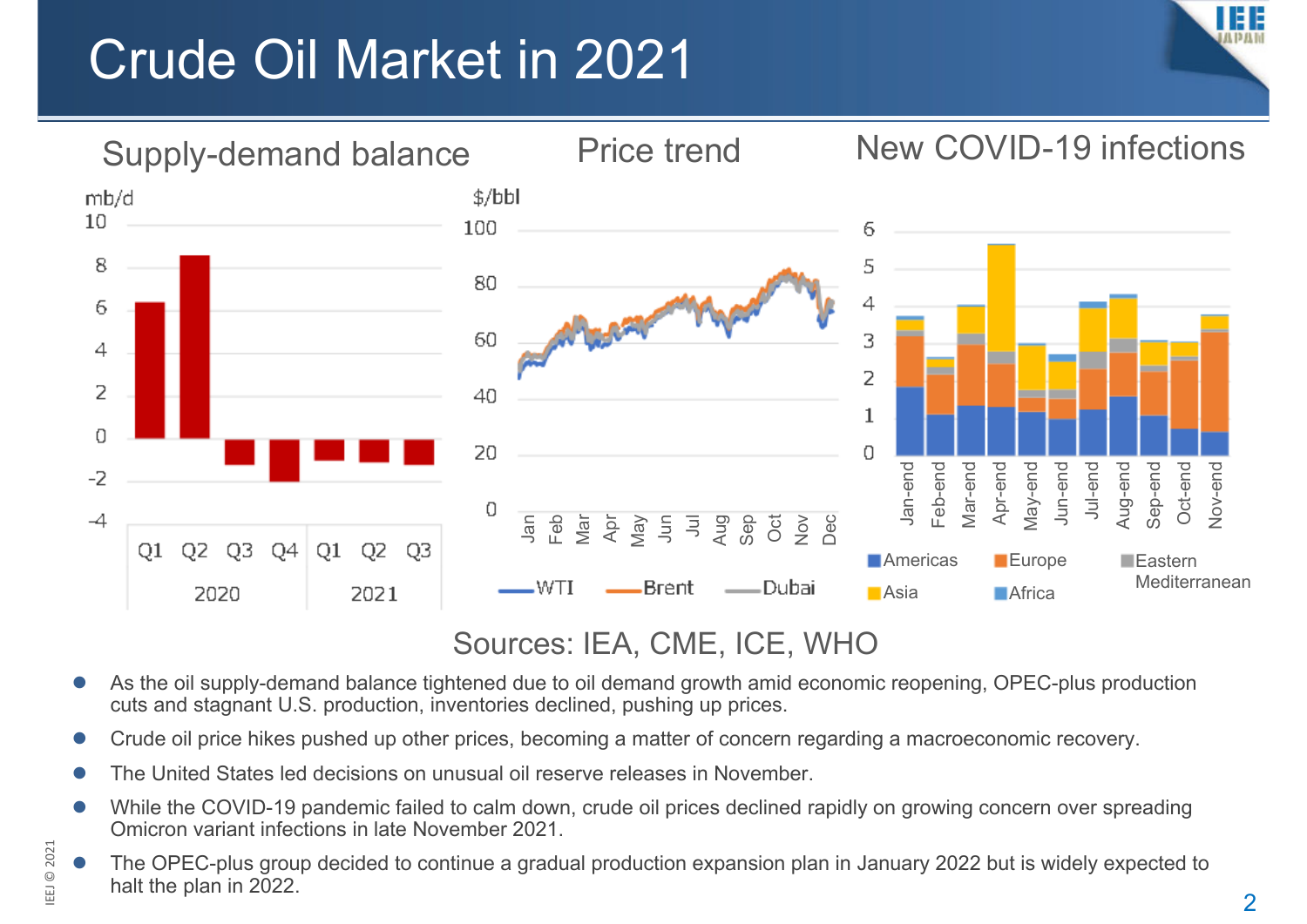### Oil Demand





#### Source: IEA "Oil Market Report"

 $\bullet$  Global oil demand in the third quarter of 2021 increased by 5.5 million b/d or 6.0% year on year to 97.6 million b/d. While the global COVID-19 pandemic has yet to calm down, oil demand is picking up on economic reopening.

 $\bullet$  On the premise that the pandemic would not escalate extremely, global oil demand in 2022 is projected to expand by 4.3 million b/d or 4.4% from the previous year to 100.6 million b/d.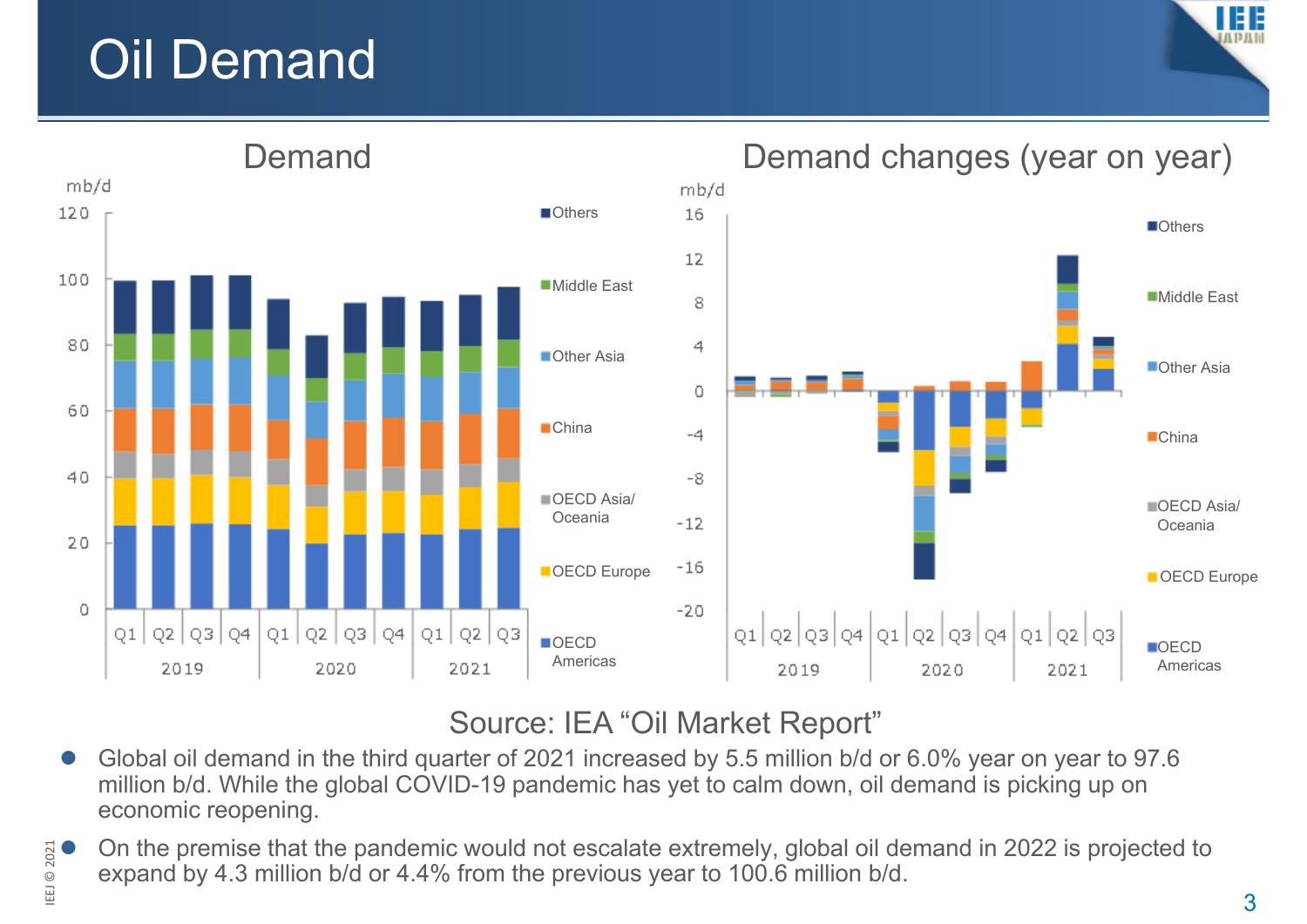### **Oil Supply**





#### Source: IEA "Oil Market Report"

- C Global oil production in the third quarter of 2021 increased by 5.4 million b/d or 5.9% year on year to 96.4 million b/d.
- $\blacksquare$ The OPEC-plus group's production expansion and a U.S. production recovery have yet to catch up with demand growth.
- $\bullet$  On the premise that the OPEC-plus group will continue to increase production though at a slower pace, global oil production in 2022 is projected to rise by 5.1 million b/d or 5.4% from the previous year to 100.7 million b/d.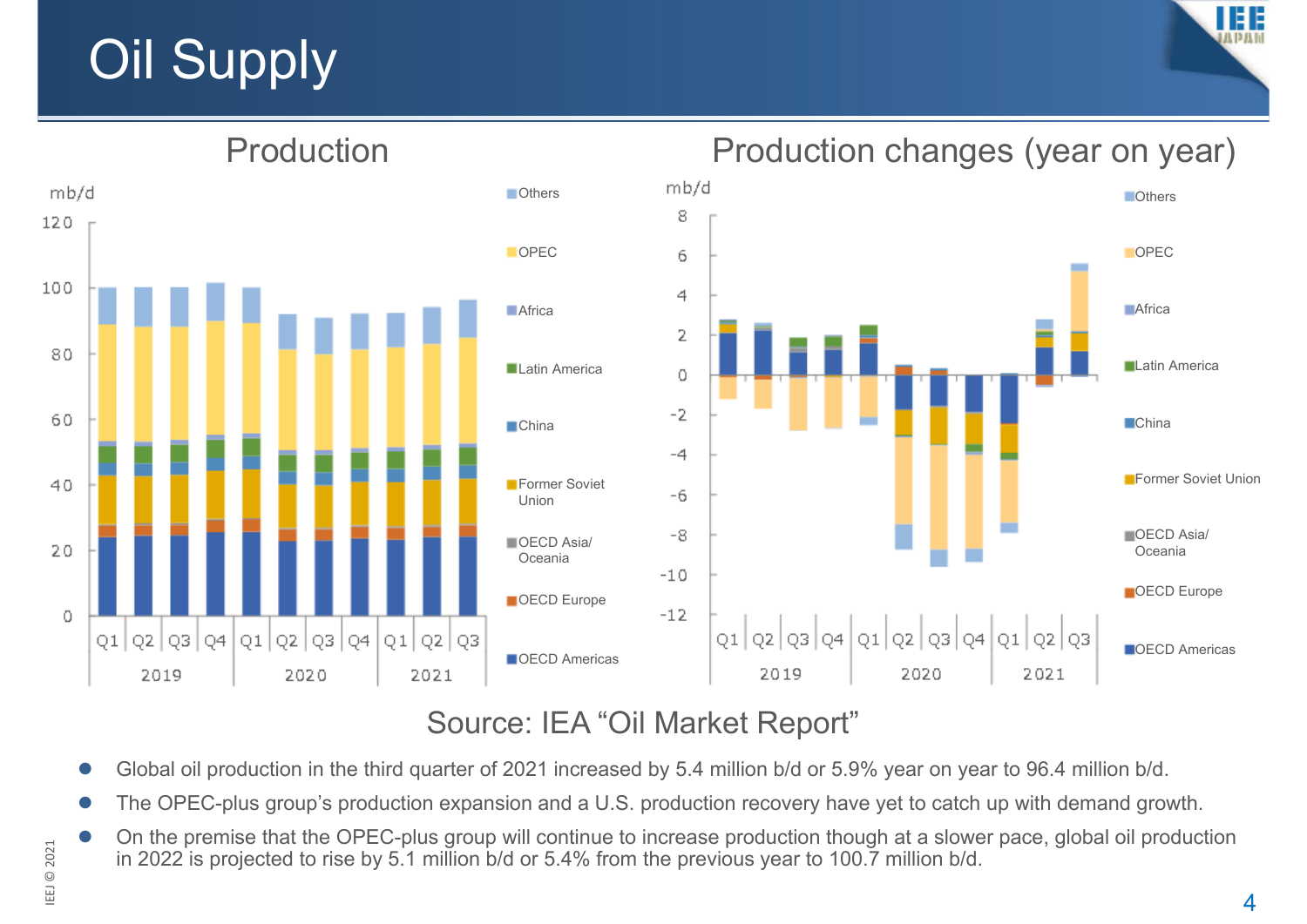### OPEC-plus Coordinated Production Cut



Sources: IEA "Oil Market Report," OPEC "Monthly Oil Market Report"

 $\bullet$ The OPEC-plus group produced 49.4 million b/d in the third quarter of 2021.

 $\Xi$ 

© 2021

 $\bullet$  The group at its meeting on December 2 decided to increase production in January, while being concerned about the escalation of the COVID-19 pandemic and other factors that would push down oil demand.5

#### Production Production changes (year on year)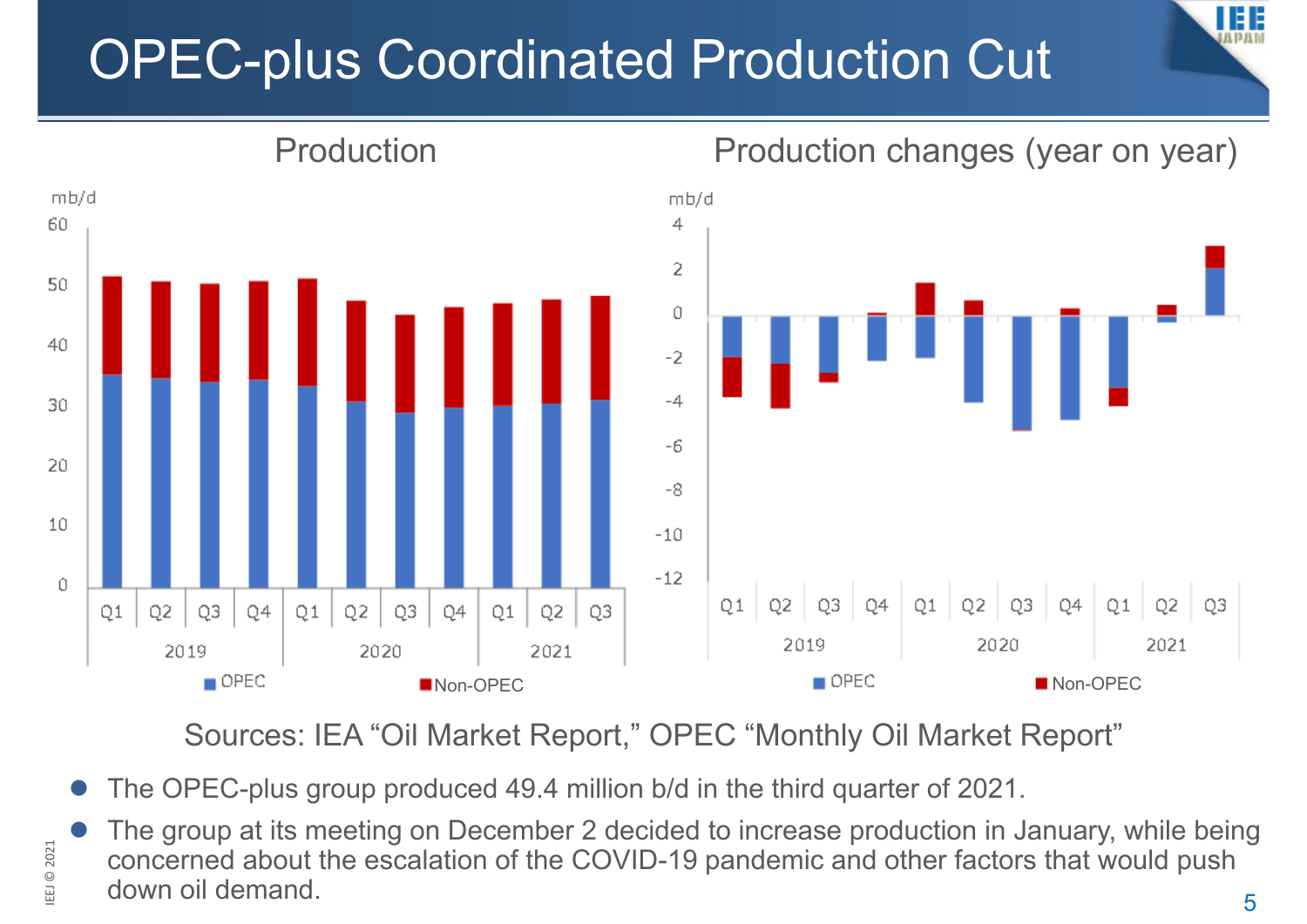### U.S. Supply and Demand





- $\bullet$  U.S. oil production in the third quarter of 2021 remained unchanged from a year earlier at 10.8 million b/d, while U.S. oil demand increased by 1.8 million b/d or 9.8% to 20.2 million b/d.
- $\bullet$ U.S. production has begun to rise at last in line with price hikes.
- $\bullet$ In 2022, U.S. production is assumed to increase by about 1 million b/d, topping the 2019 level.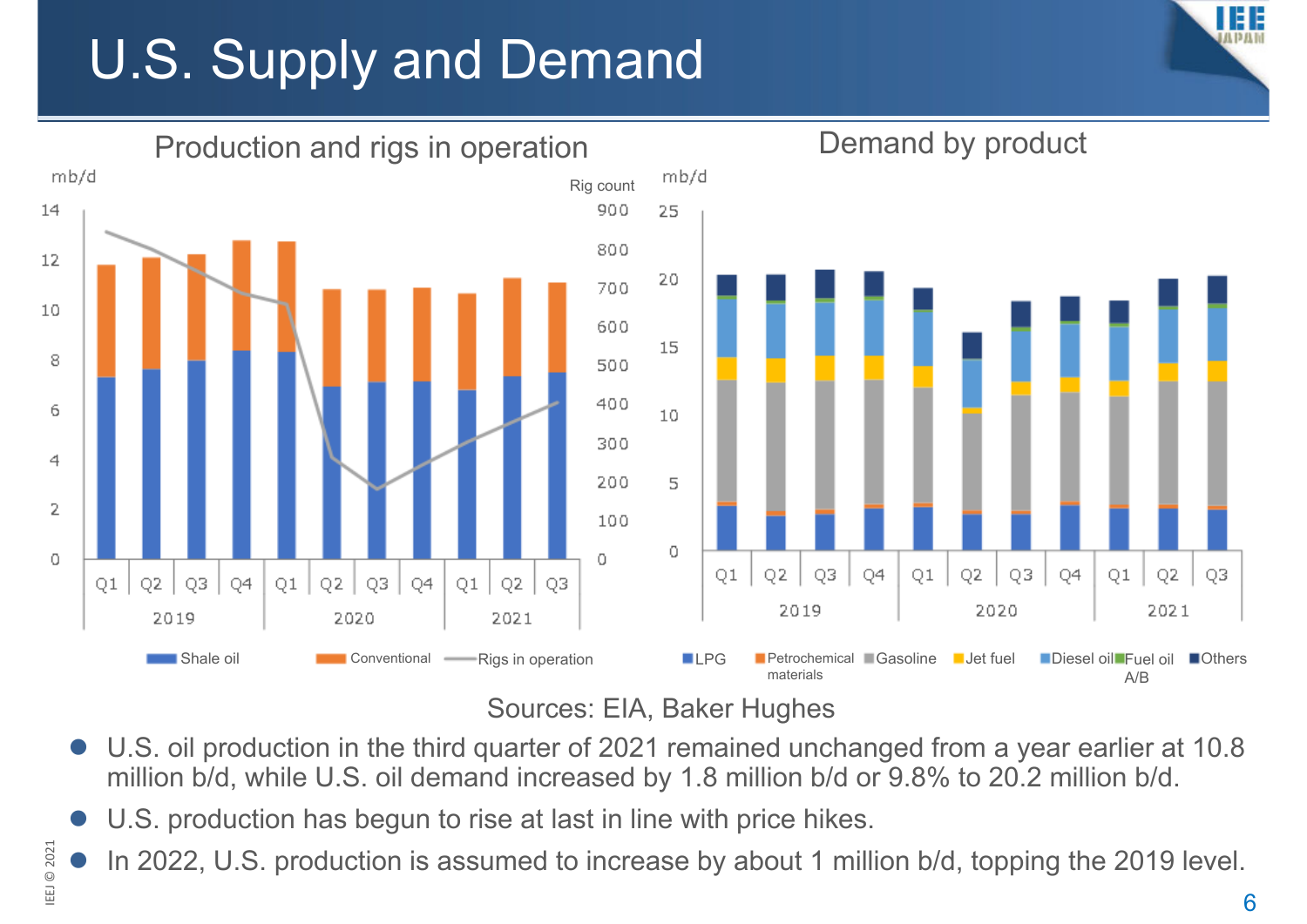#### Inventories and Reserve Releases





Sources: IEA "Oil Market Report," White House, Nikkei Shimbun

- $\bullet$ OECD commercial oil inventories stood at a low level of 2,737.2 million barrels in September.
- $\bullet$  In November, the United States orchestrated decisions to release oil reserves. The U.S. release was expected to start within 2021.
- $\bullet$ The impact of the oil reserve release on prices is now expected to be limited.

 $\Xi$ 

© 2021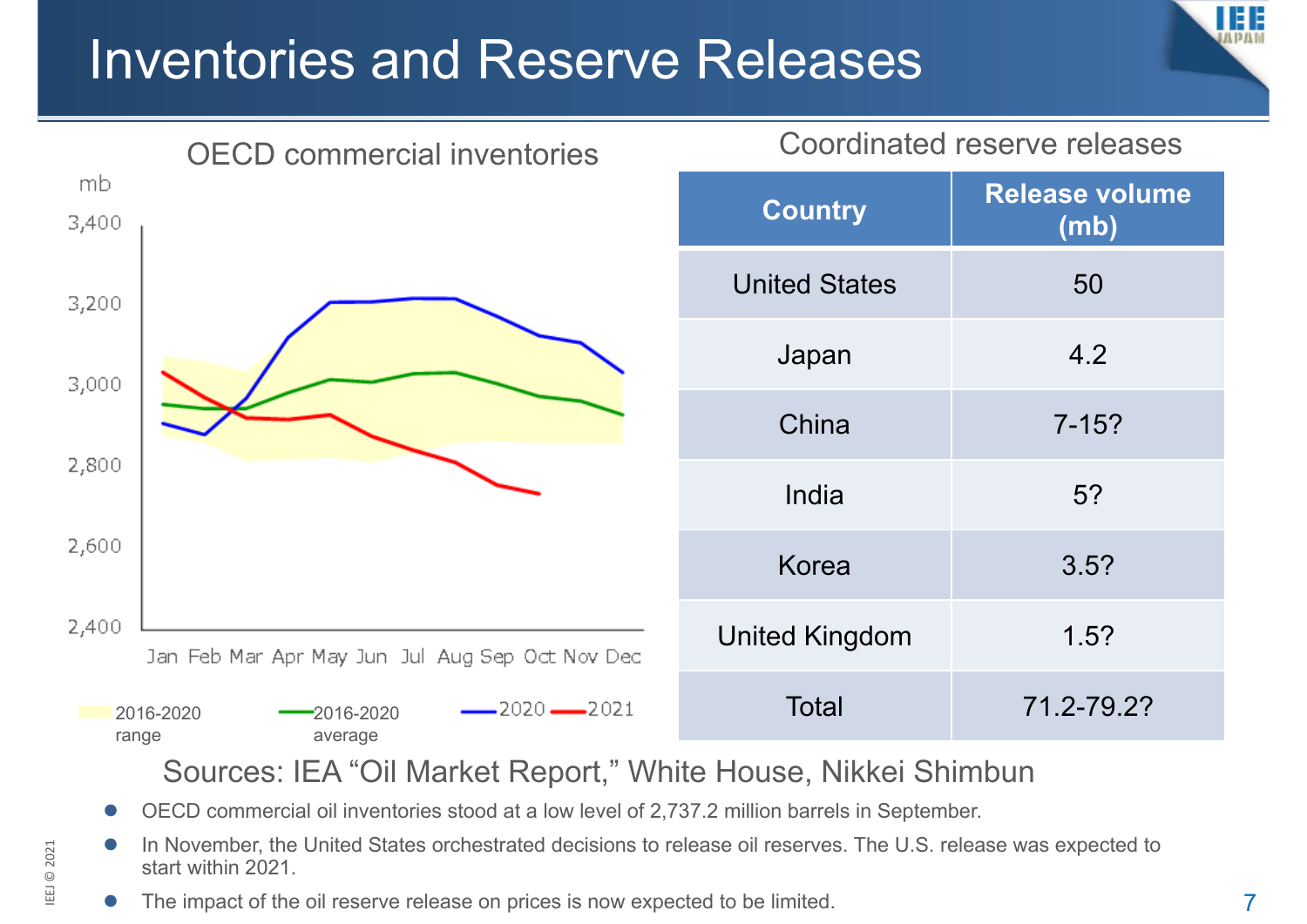#### **Macroeconomy**

 $\Xi$ 

© 2021



#### Source: IMF "World Economic Outlook"

- $\bullet$ In its World Economic Outlook released in October 2021, the IMF forecast global economic growth at 5.9% for 2021 and at 4.9% for 2022. It slightly revised the 2021 growth forecast downward from its July outlook.
- $\bullet$  The escalation of the COVID-19 pandemic through Omicron variant infections would be a great downside risk for global economic growth.

Ш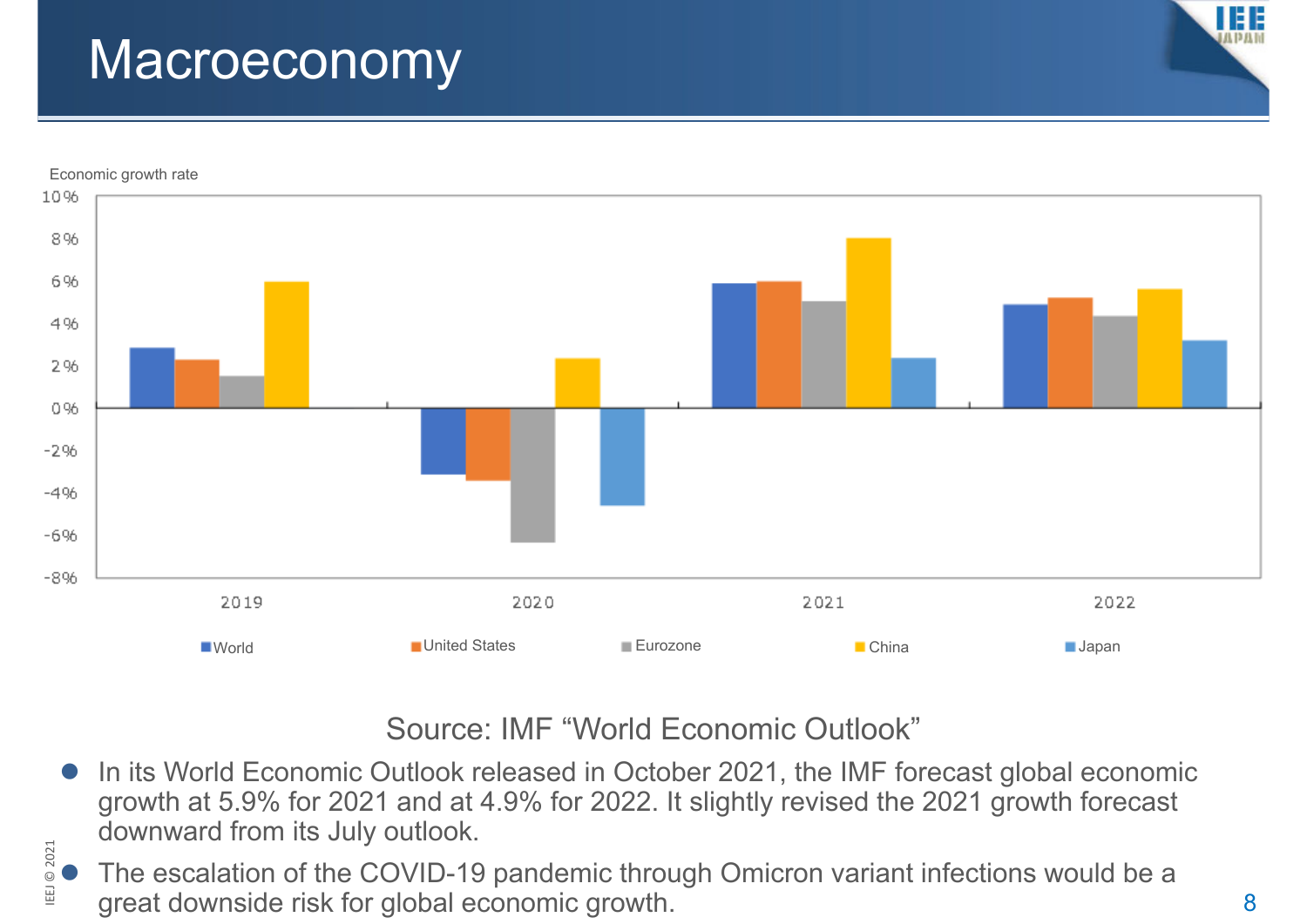#### Financial Markets





#### Source: FRB

- $\bullet$  Crude oil price hikes amid an economic recovery from the COVID-19 crisis have coincided with a U.S. stock market upsurge.
- $\bullet$  U.S. interest rate hikes and the pandemic escalation expected in 2022 would affect stock prices, leading to a capital flight from risky assets.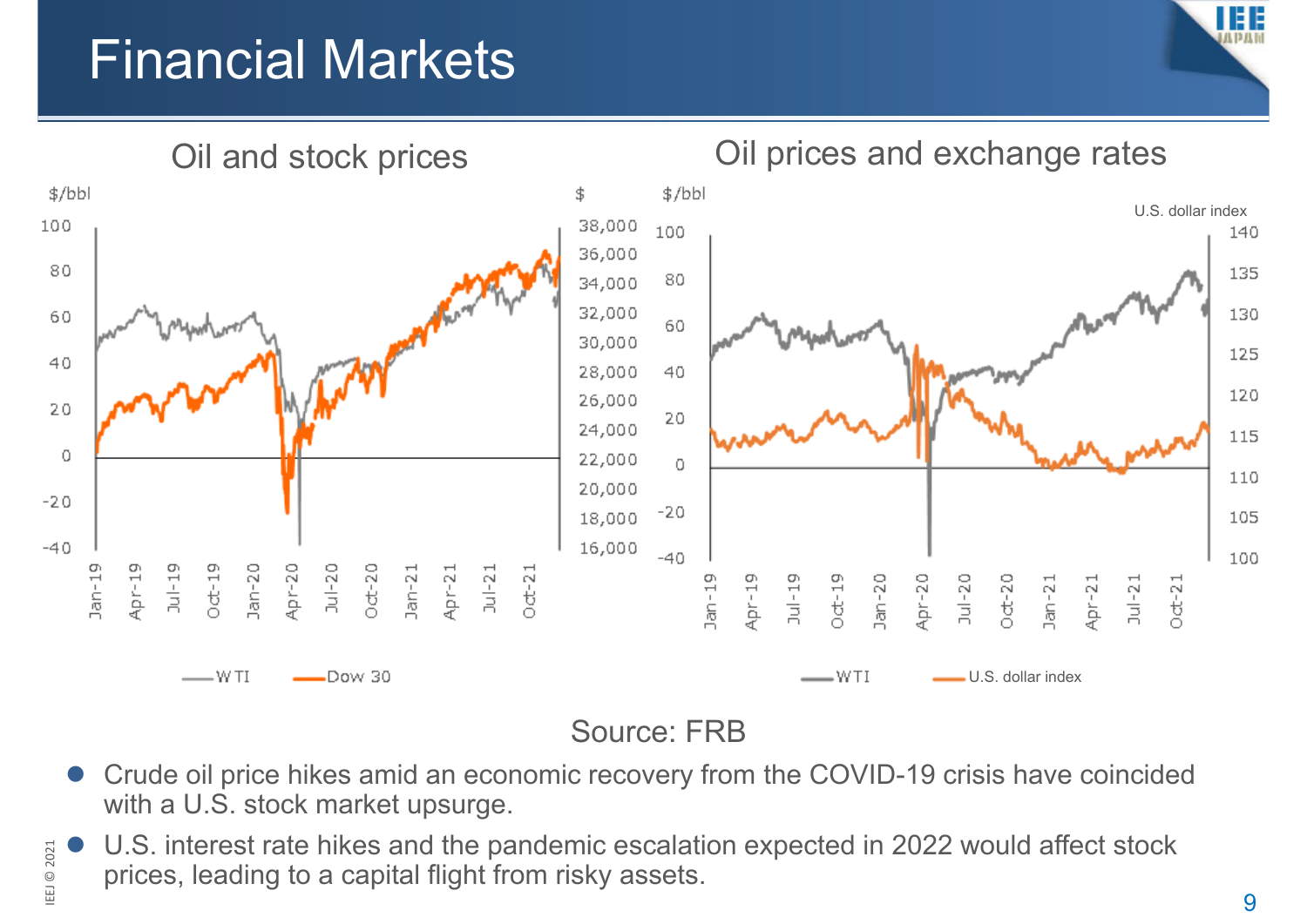### Supply-Demand Balance Outlook





- $\bullet$  The COVID-19 pandemic would not escalate so much, while the OPEC-plus group continues to gradually increase production though at a slower pace. Oil demand in 2022 is projected to increase by 4.3 million bpd or 4.4% from 2021 to 100.6 million b/d, with supply rising by 5.1 million b/d or 5.4% to 100.7 million b/d, indicating a supply-demand balance close to equilibrium.
- However, the escalation of the COVID-19 pandemic and the OPEC-plus group's resumption of production cuts are great uncertainties.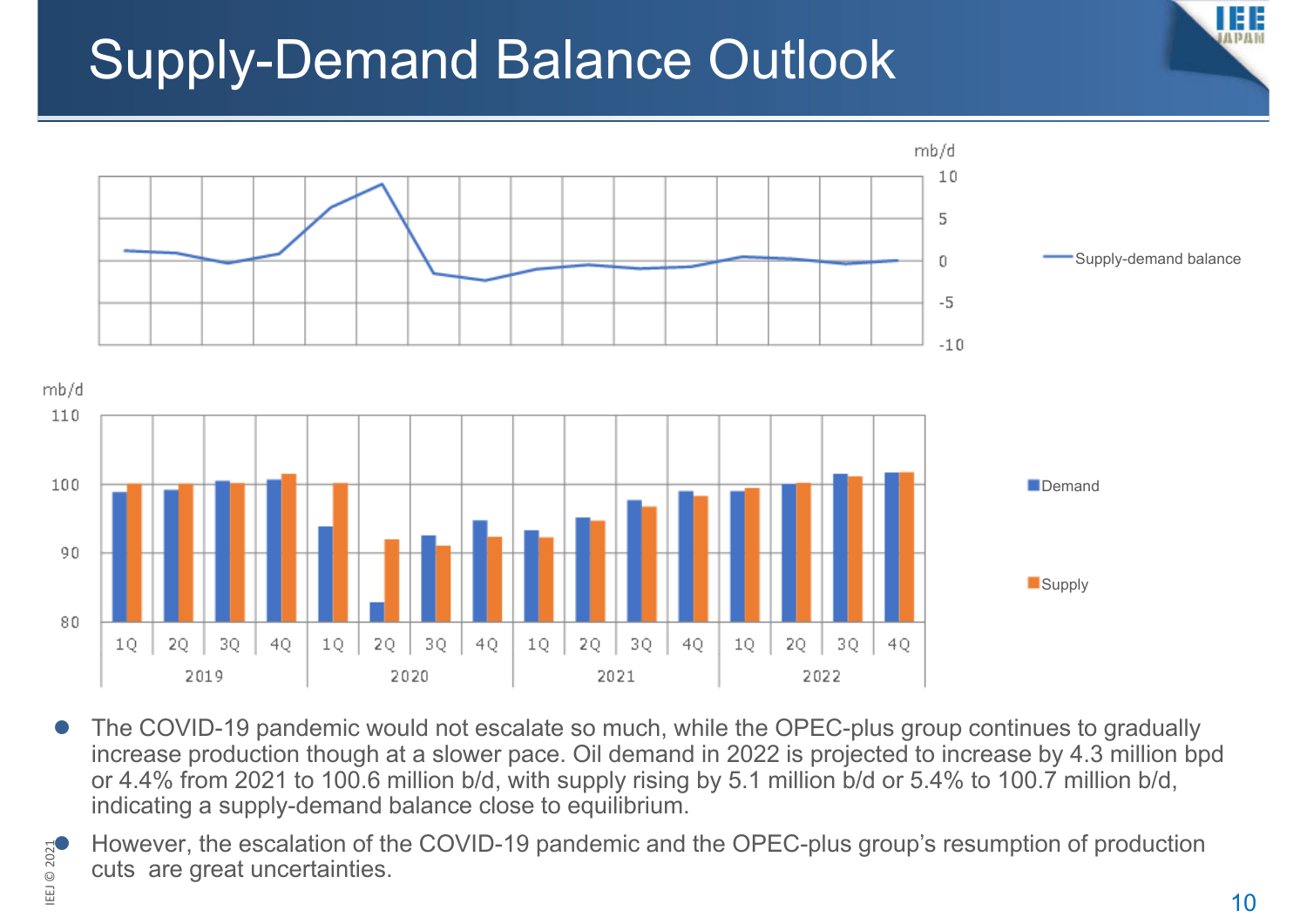### Oil Price Outlook

 $\Xi$ 





- $\bullet$  Reference scenario: As the oil supply-demand balance comes close to equilibrium in 2022, Brent prices will be relatively stable, averaging \$70/bbl.
- $\bullet$  Lower price case: The Brent average will fall to \$60/bbl as oversupply emerges on the escalation of the pandemic.
- $\rm \ddot{\circ}$  $\frac{2}{30}$  Panacrino.<br> $\bullet$  Higher price case: The Brent average will rise to \$70/bbl as the supply-demand balance tightens on the  $\qquad \qquad ^{11}$ resumption of OPEC-plus production cuts.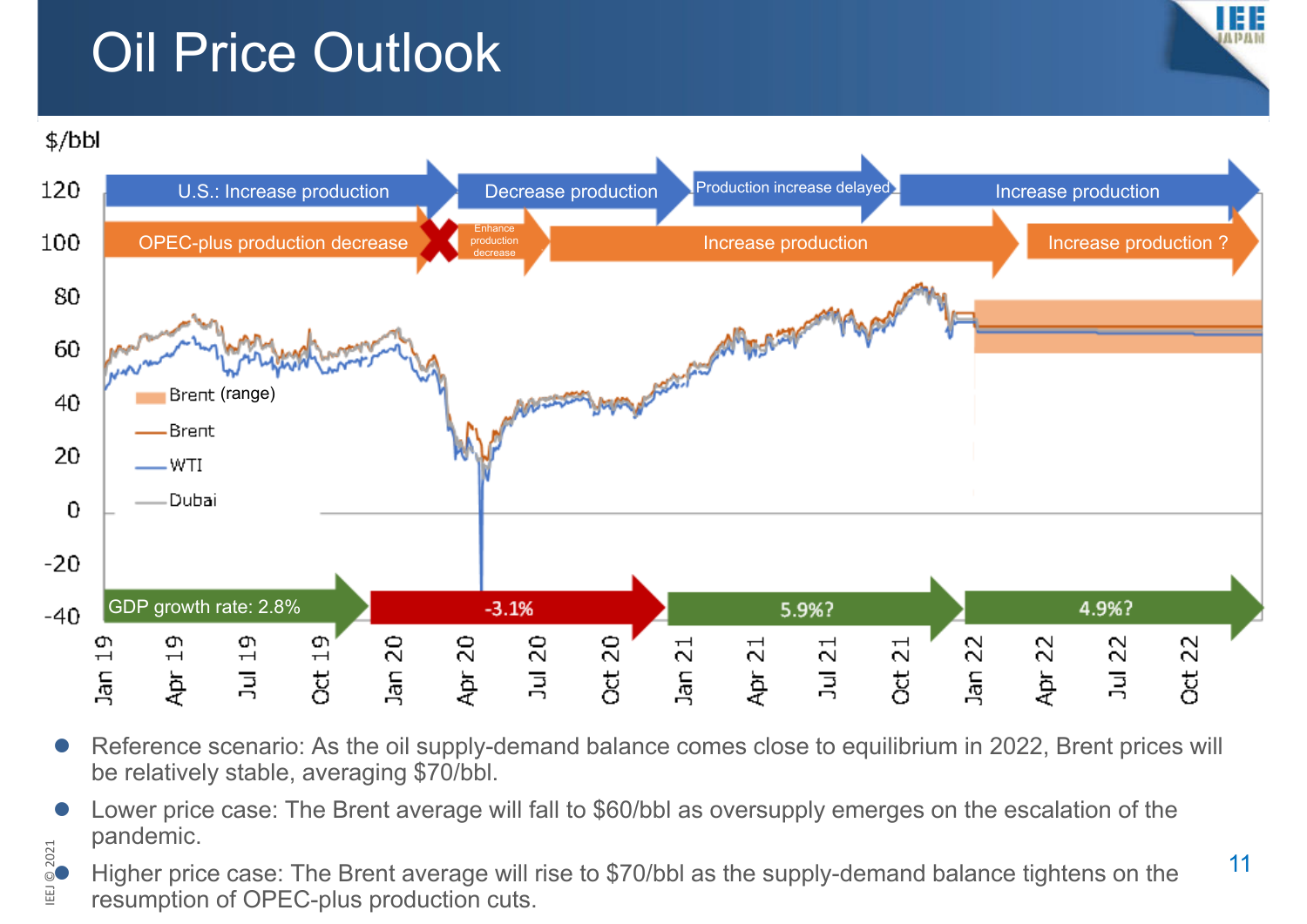#### Japanese Market

Fuel oil sales volume and refinery

# Ш

Fuel oil sales volume changes



Source: Ministry of Economy, Trade and Industry

- $\bullet$  Japan's oil (fuel oil) demand in the third quarter of 2021 was 12.14 million kl per month on average (2.49 million b/d), up 0.16 million kl or 1.3% from a year earlier and up 4.5% from 11.59 million kl (2.4 million b/d) in the previous quarter.
- $\bullet$ The oil refinery capacity utilization rate stood at 72% in the third quarter of 2021.